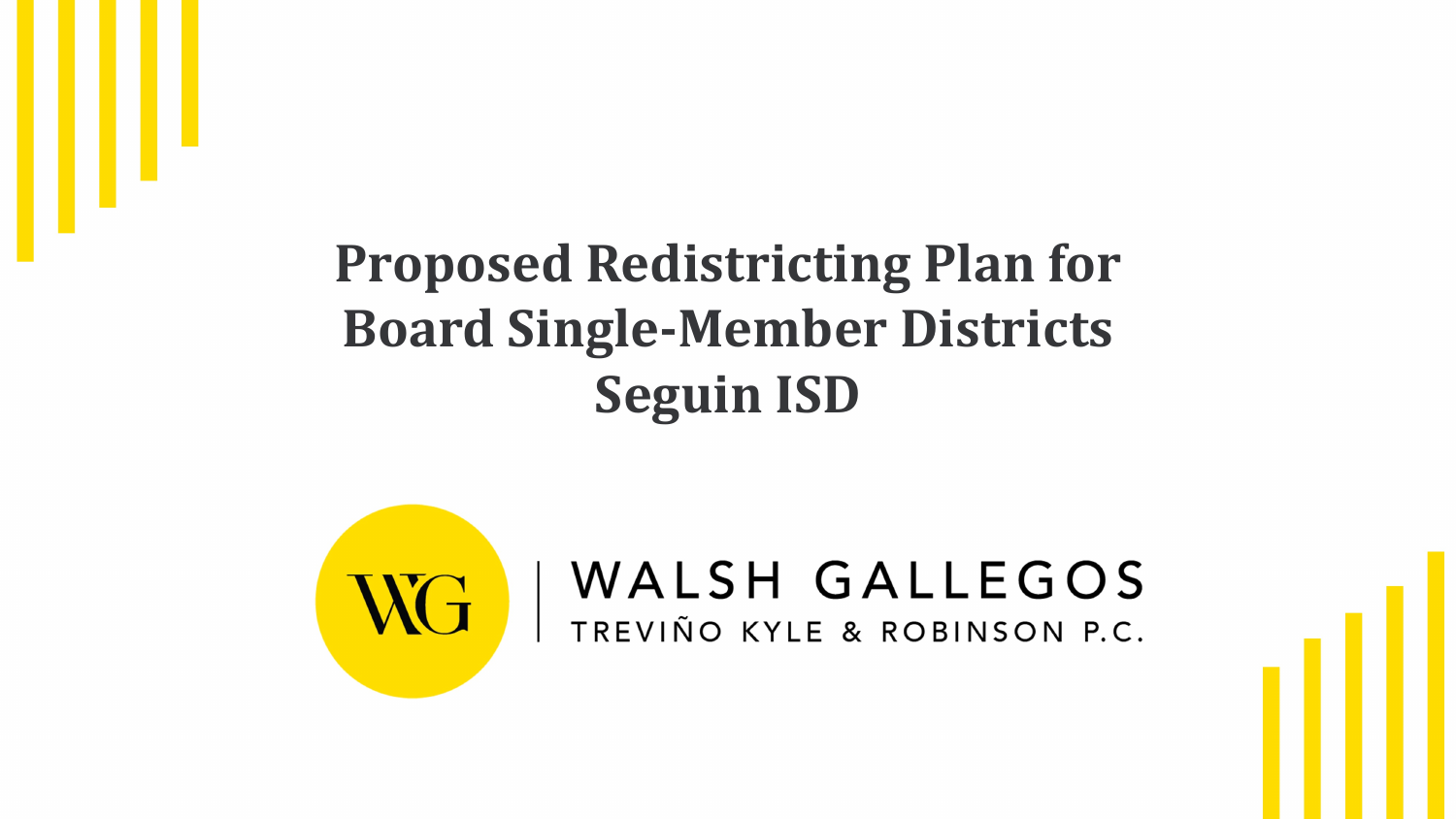### **What is Redistricting?**

 $\Box$  Redistricting is the process by which the geographical boundaries of elective districts (single-member districts) are periodically redrawn in response to changes in population.

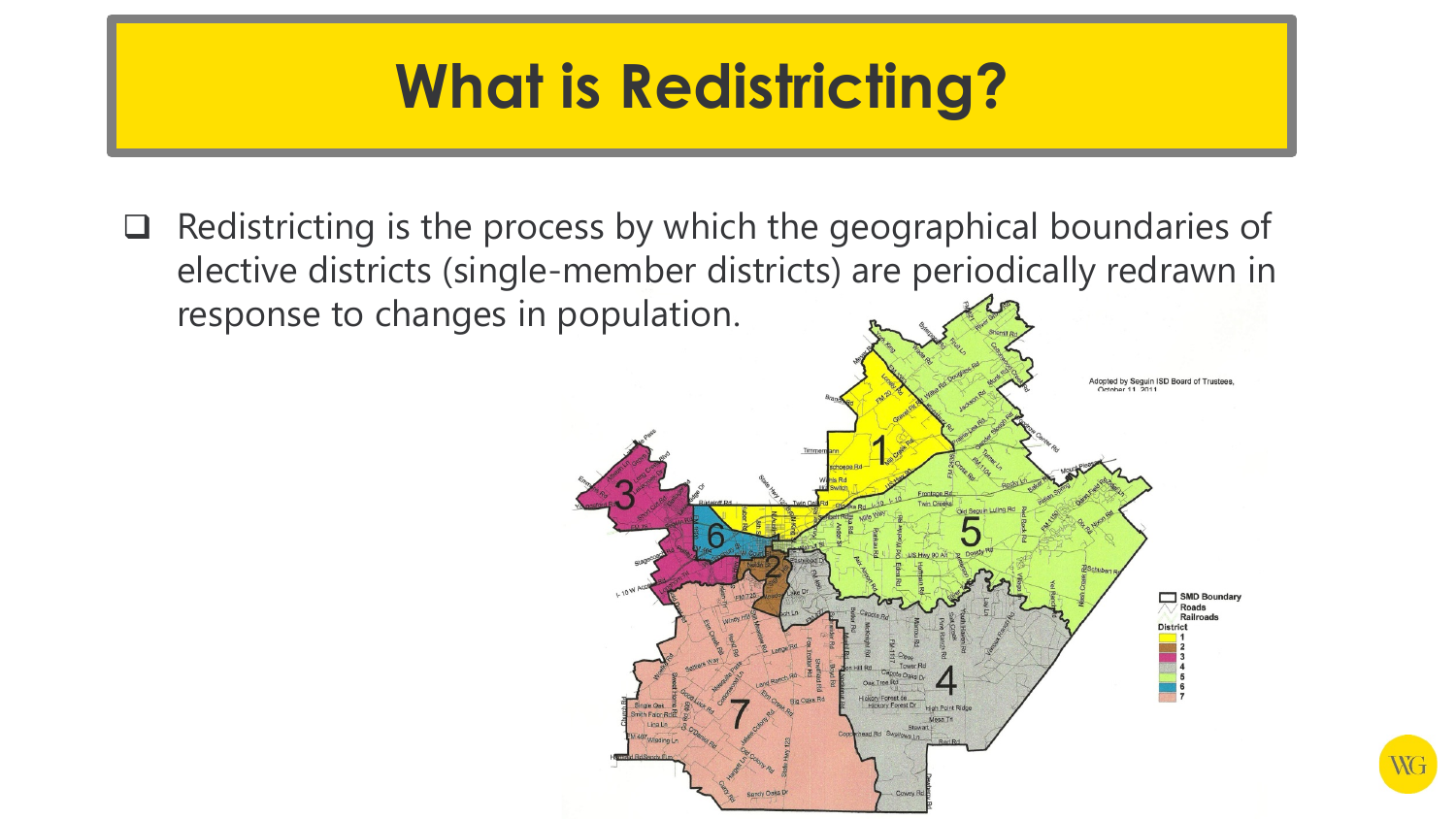# **Why?**

- $\Box$  Texas Education Code Section 11.052(i) requires a school board to re-divide single member districts "if the census data indicates that the population of the most populous district exceeds the population of the least populous district by more than 10 percent."
- $\Box$  The data collected from the 2020 U.S. census has been released. The results of that census will likely require the District to redraw single member districts.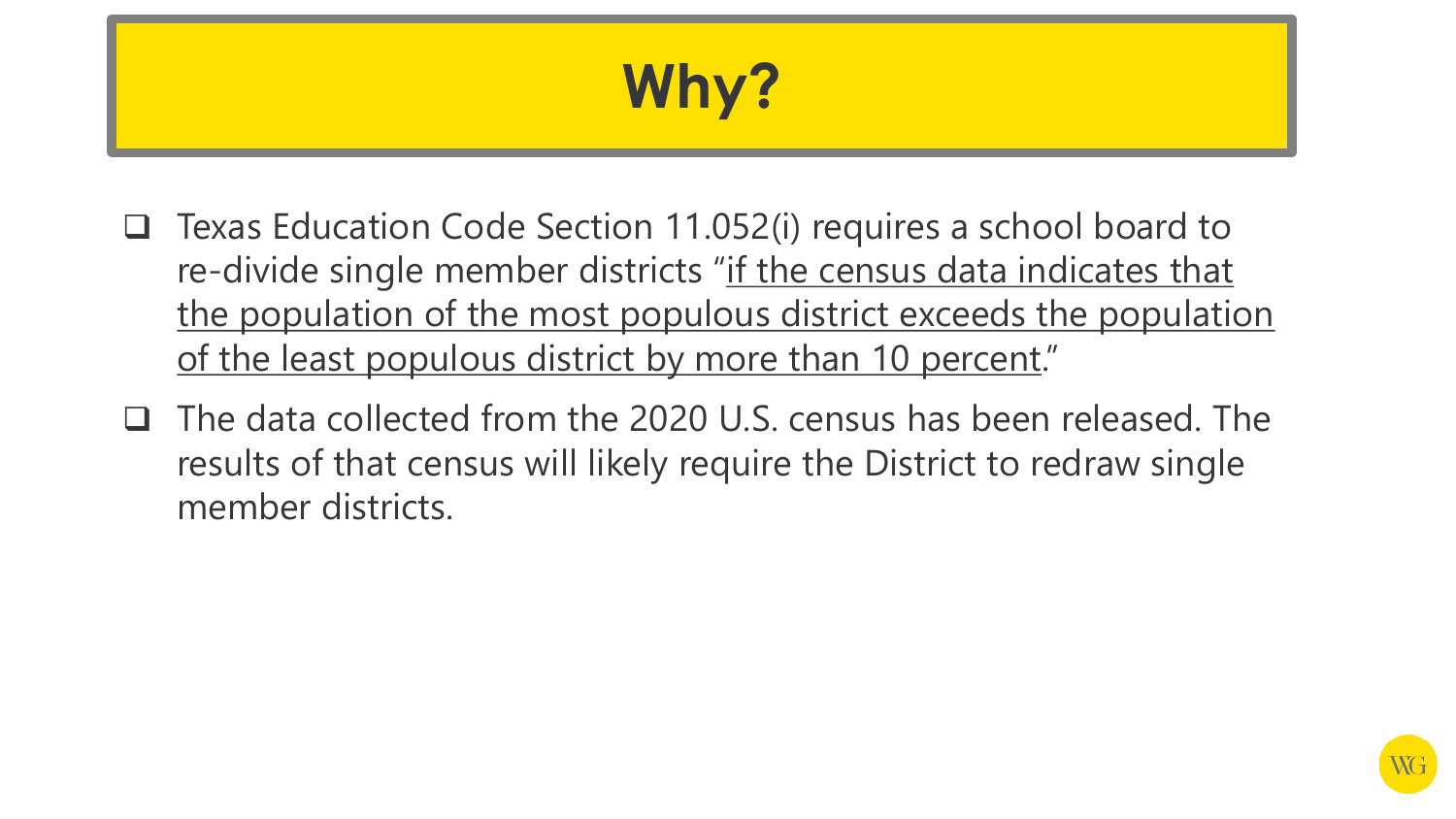## **When?**

- Q Not later than the 90th day before the date of the first regular trustee election at which trustees may officially recognize and act on the last preceding federal census, the board shall redivide the district into the appropriate number of trustee districts if the census data indicates that the population of the most populous district exceeds the population of the least populous district by more than 10 percent. Texas Education Code § 11.052(i).
- $\Box$  Seguin ISD conducts trustee elections biennially in November.
- $\Box$  New maps must be approved no later than August 10, 2022; however, the candidacy application period begins July 25.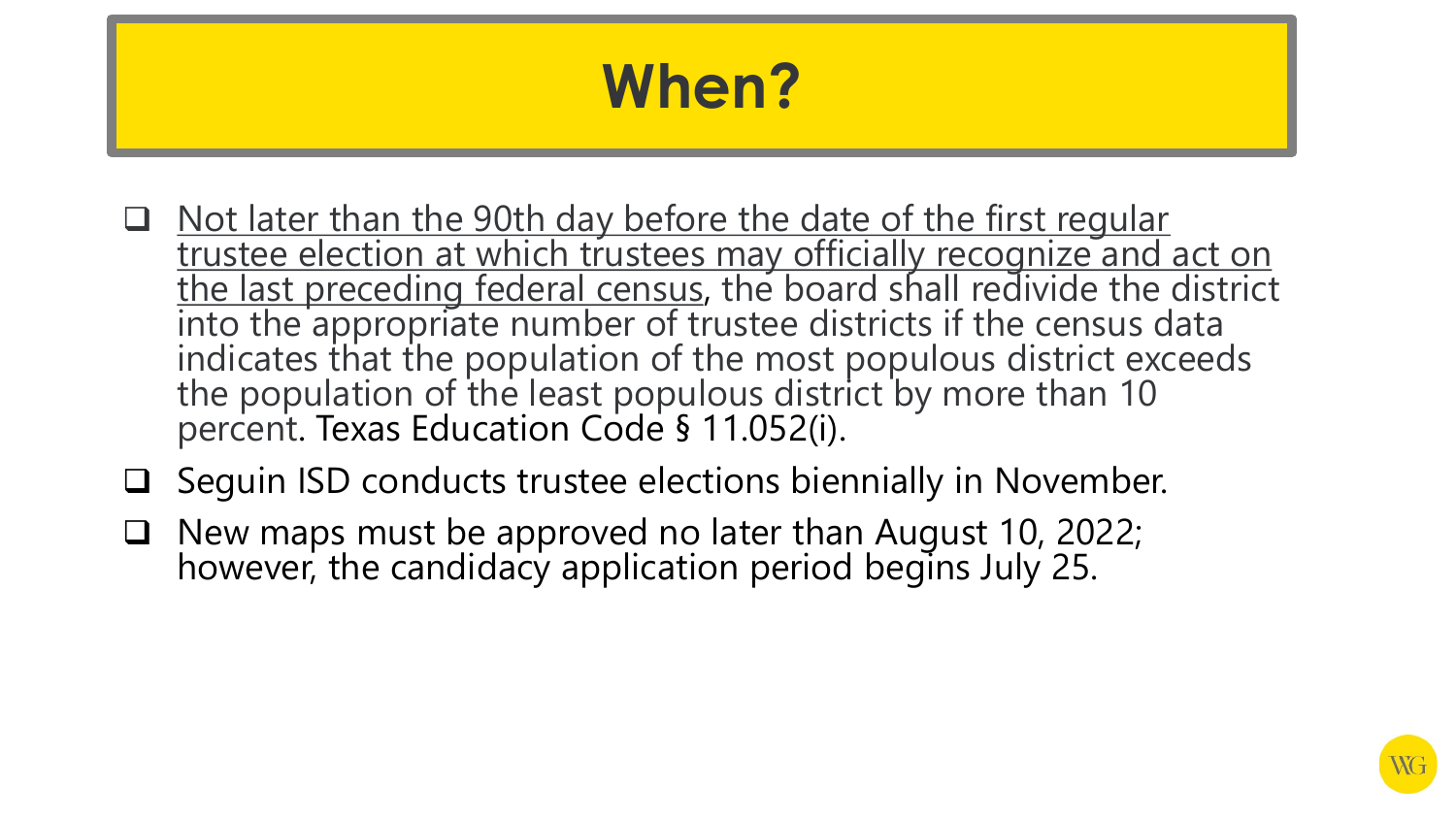#### **What Has to be Done?**

- $\Box$  Understand legal requirements
- $\Box$  Establish redistricting criteria
- $\Box$  Demographic analysis
- $\Box$  Obtain trustee and community input
- $\Box$  Draw and redraw alternative plans
- $\Box$  Public input/comment on plans
- $\Box$  Adopt a plan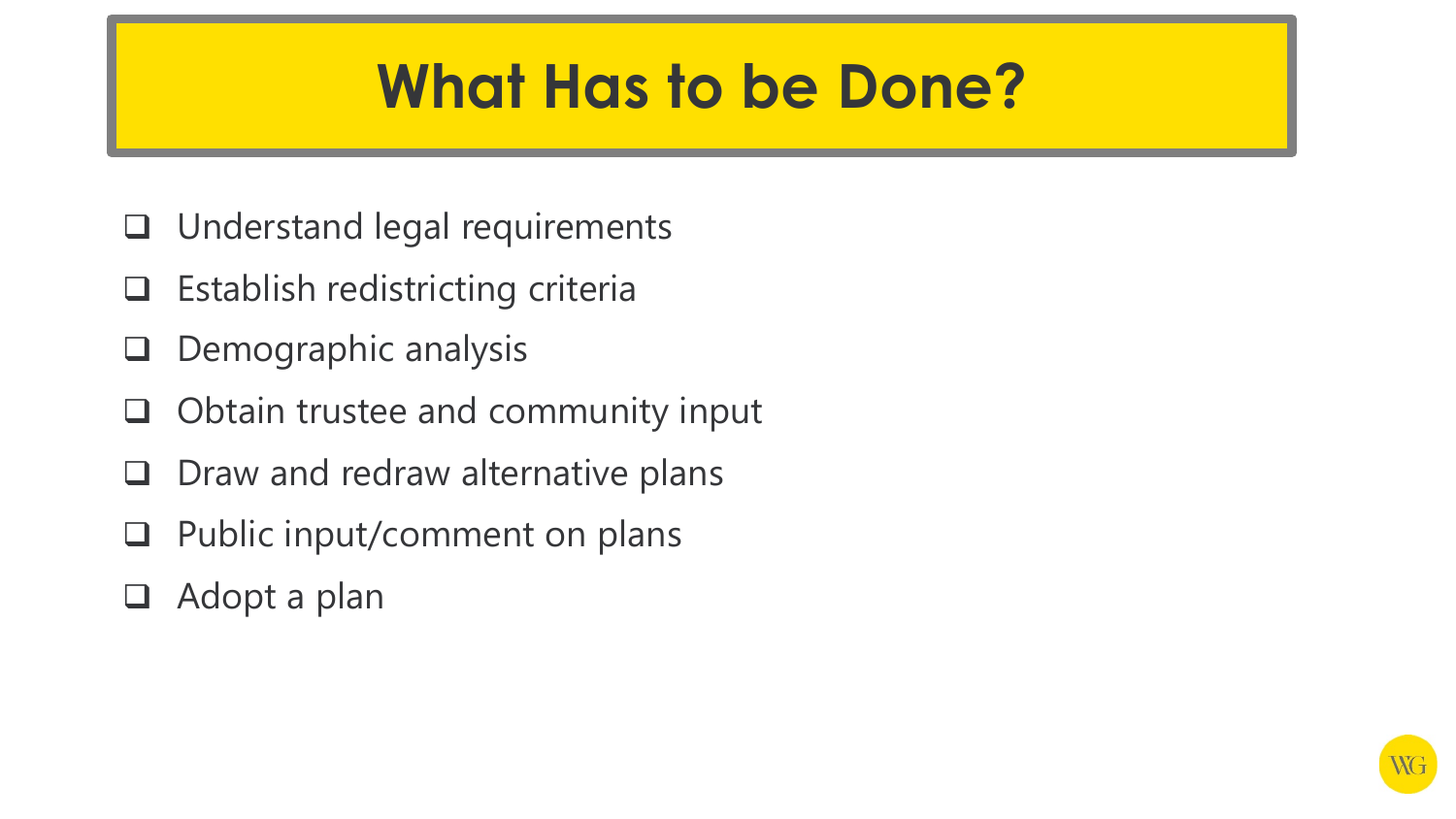# **What is the Current Law for Redistricting?**

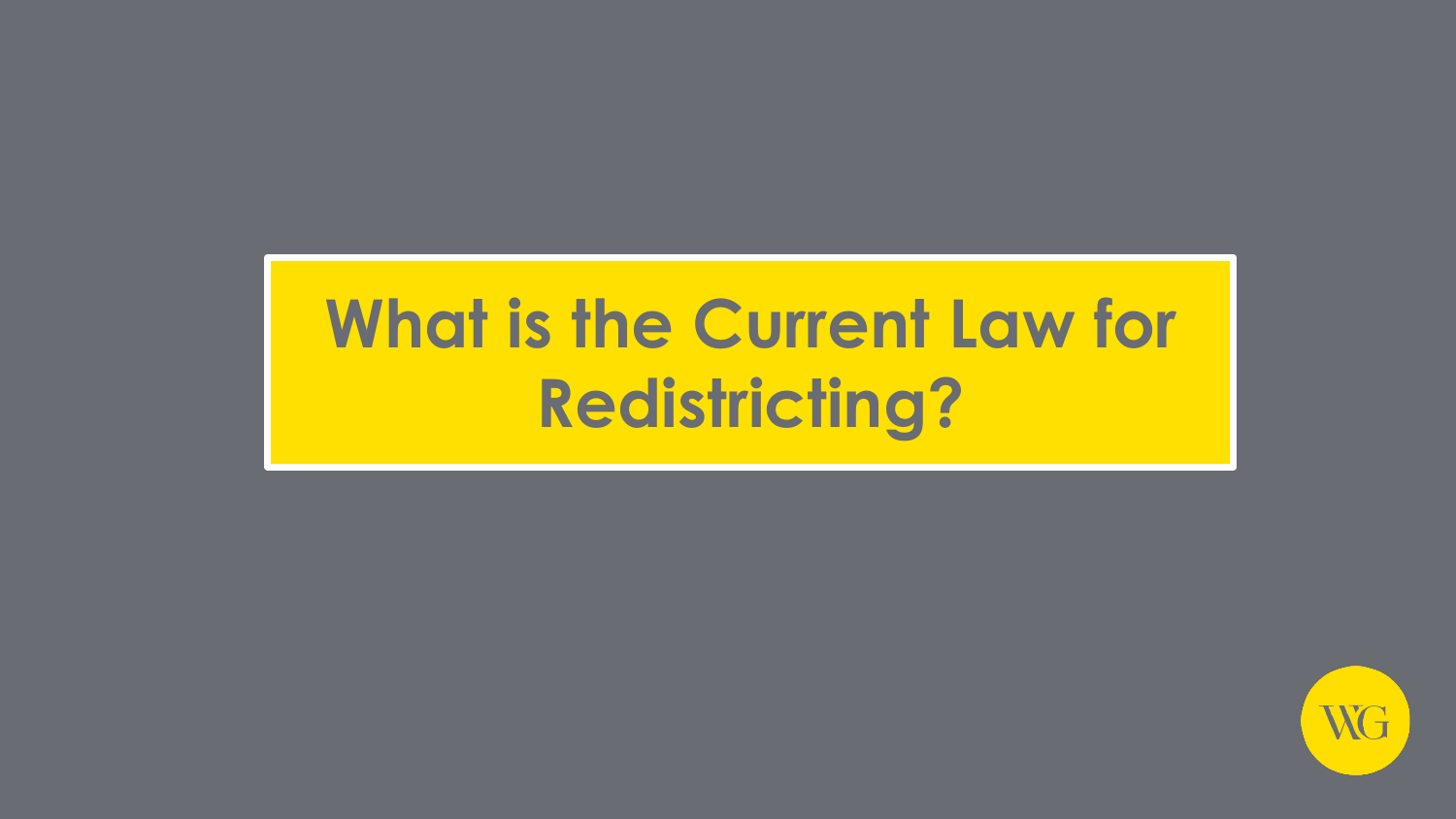#### **1. One Person, One Vote**

- $\Box$  SMDs must be drawn with substantially equal population
- $\Box$  Avoid overpopulated and under populated districts
- $\Box$  Exact equality of population not required (ideal district population)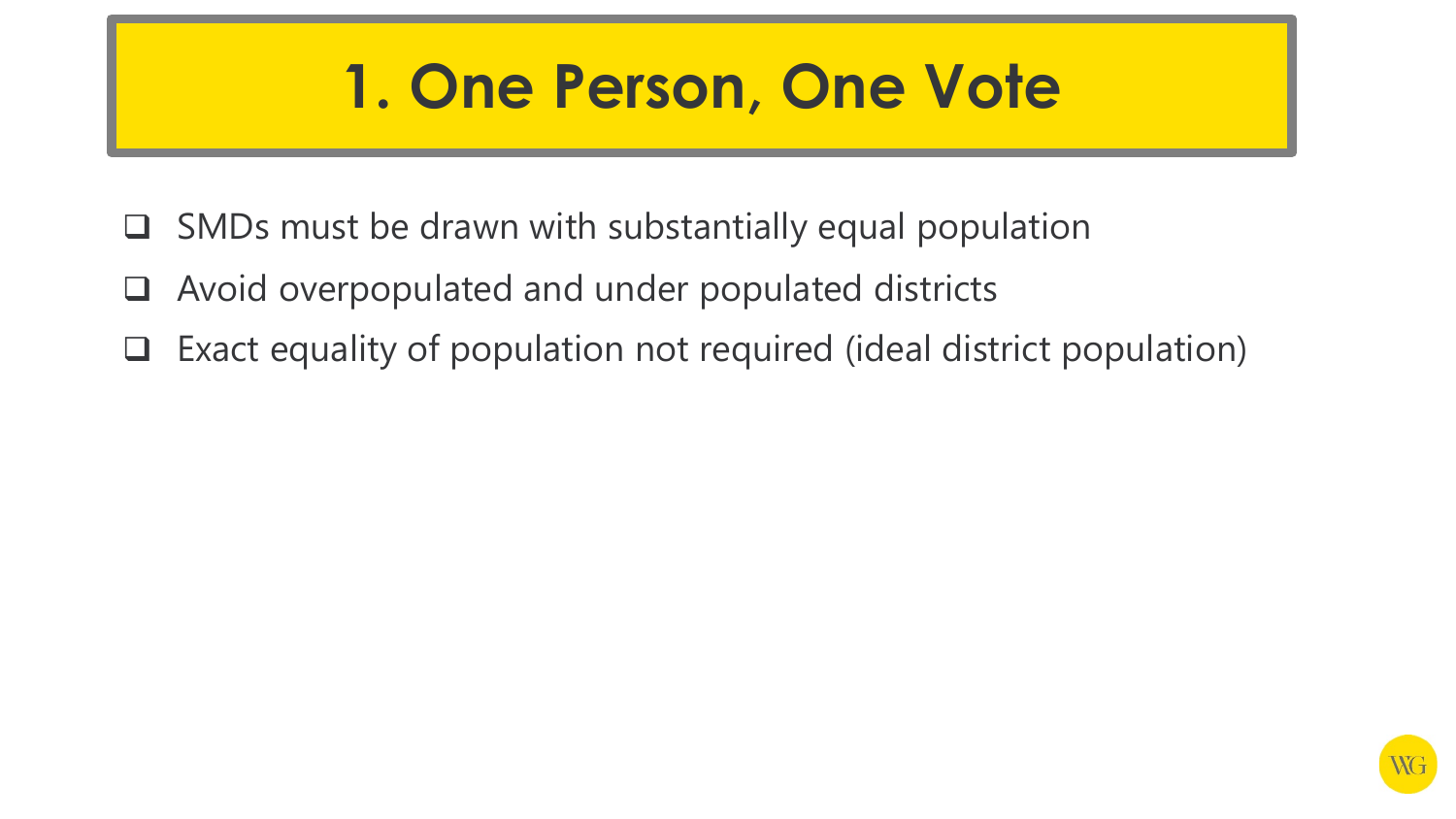### **2. Consideration of Race**

- $\Box$  Race can be predominant consideration when conditions meet standard test for permissible consideration of race under 14<sup>th</sup> Amendment (strict scrutiny test)
- $\Box$  "Strict scrutiny" requires showing that racial factors were to:
	- Further a compelling state interest (preventing discrimination); AND
	- Use of these factors was narrowly tailored (only to the extent necessary) to accomplish the compelling interest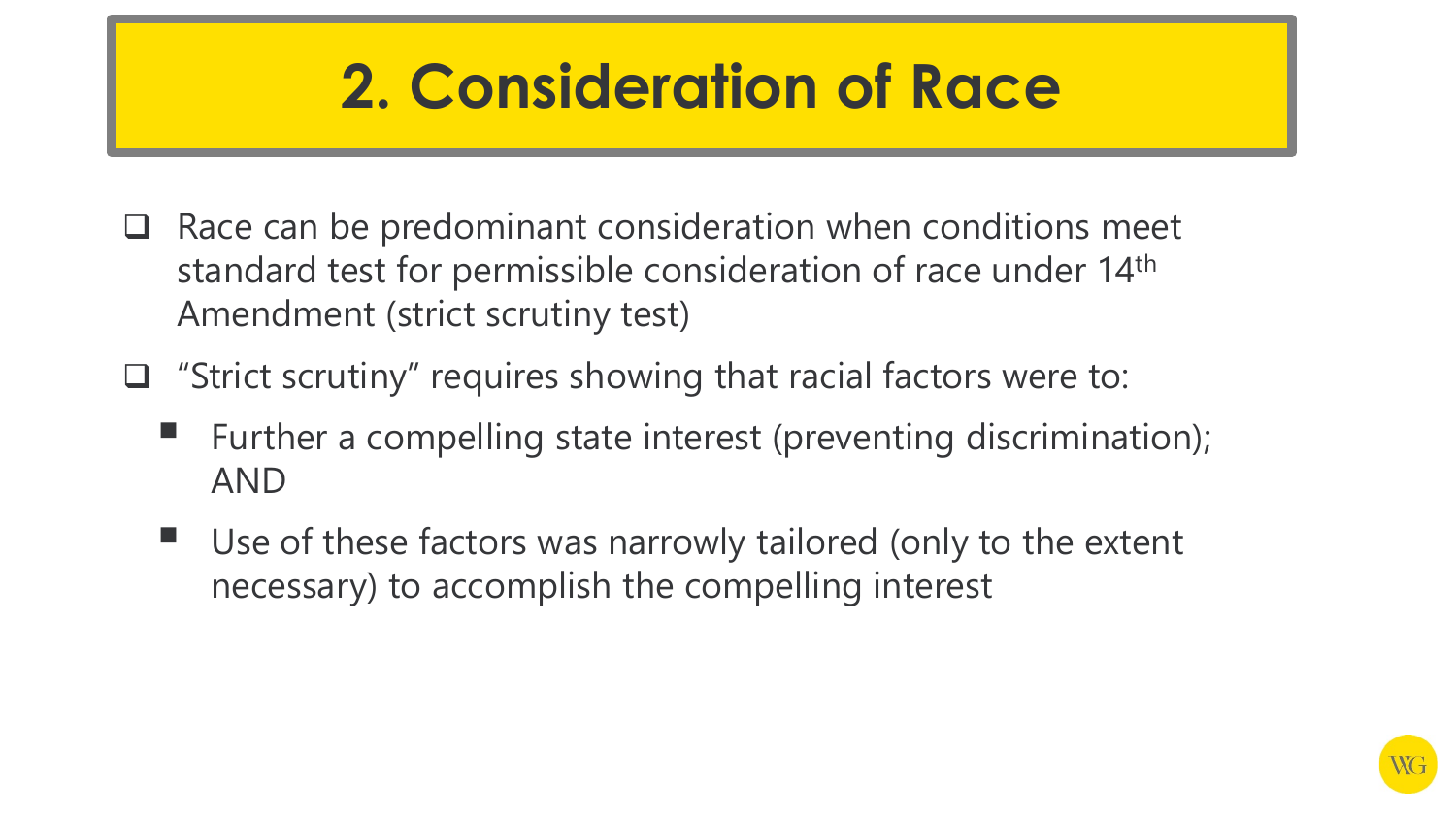# **3. The Voting Rights Act (VRA)**

- $\Box$  Section 2 of the VRA prohibits a voting qualification, prerequisite, standard, practice or procedure that results in the denial or abridgment of any U.S. citizen's right to vote on account of race, color or status as a member of a language minority group.
- q KEY QUESTION: Does the voting qualification, prerequisite, standard, practice or procedure reduce the opportunity of members of a protected minority group to participate in the political process and to elect representatives of their choice?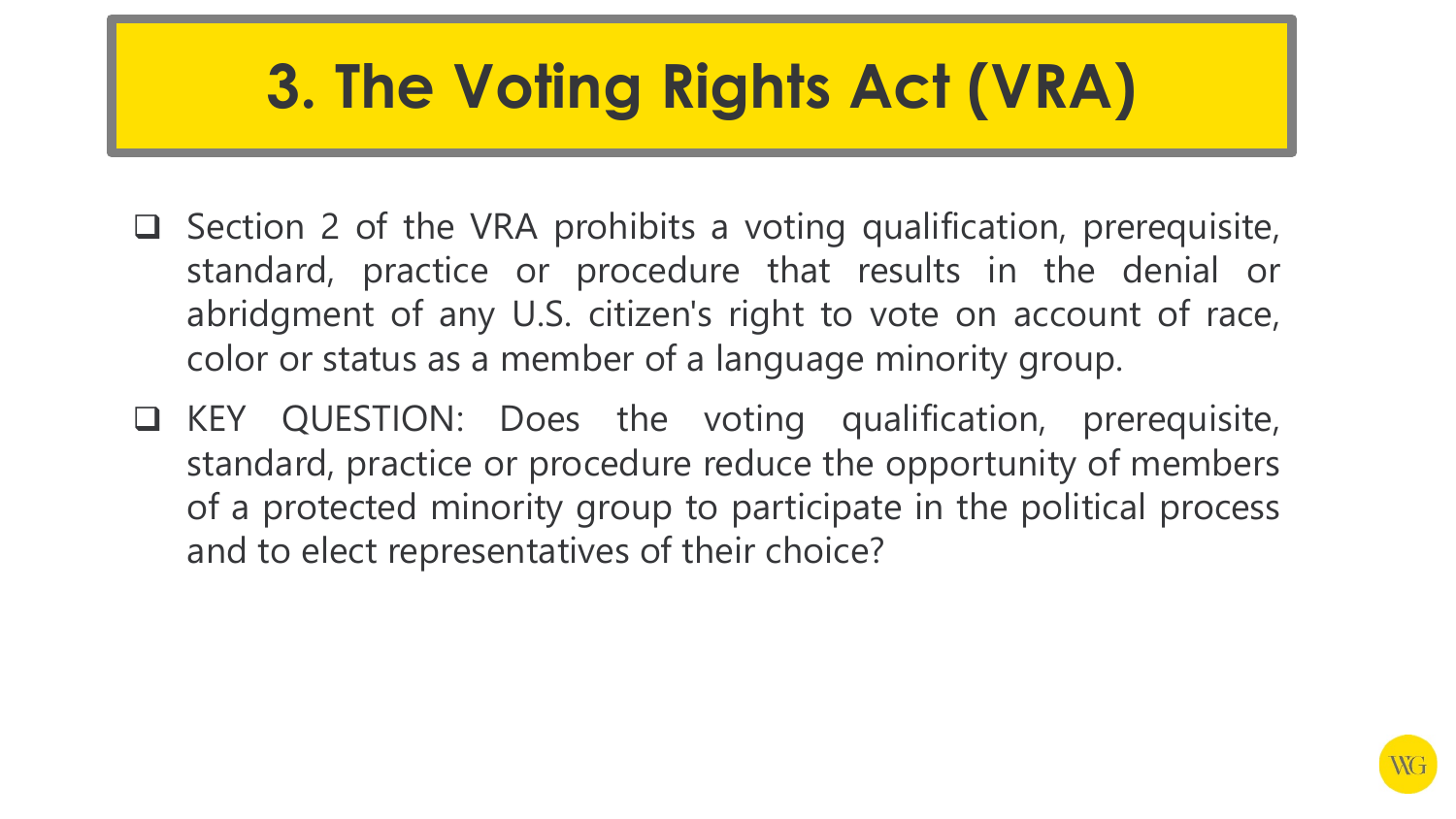#### **4. State Law**

#### **Q SUBSTANTIVE REQUIREMENTS**

- SMDs must be compact and contiguous.
- SMDs must be as "nearly as practicable of equal population."

Texas Education Code § 11.052 (f)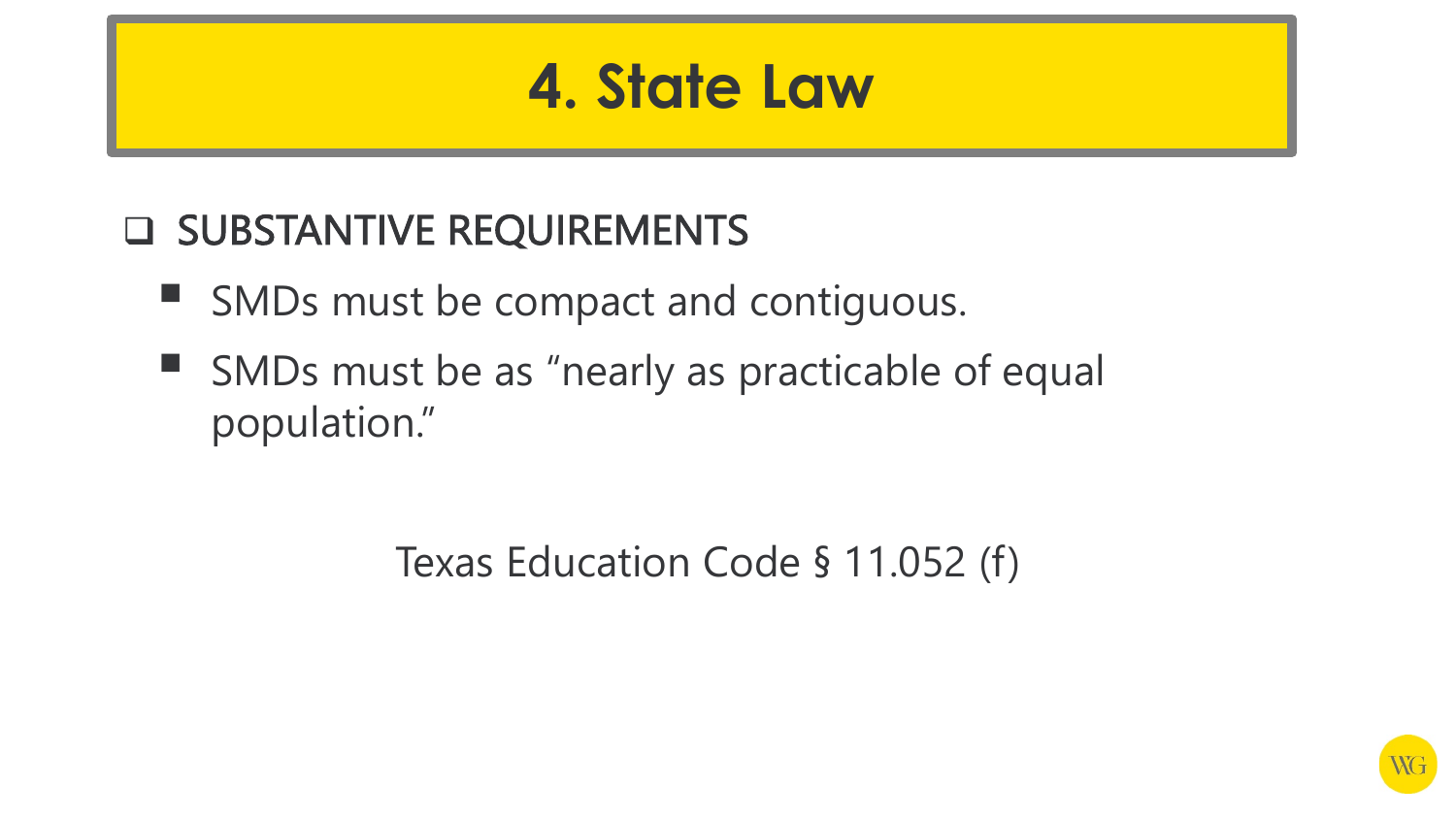### **Criteria for Drawing SMDs**

- Preserve incumbencies
- $\Box$  Adopt SMDs of substantially equal size
- $\Box$  Adopt compact and contiguous districts
- $\Box$  Avoid retrogression
- $\Box$  Make decisions on basis other than race whenever possible to narrowly tailor racial considerations to retrogression issues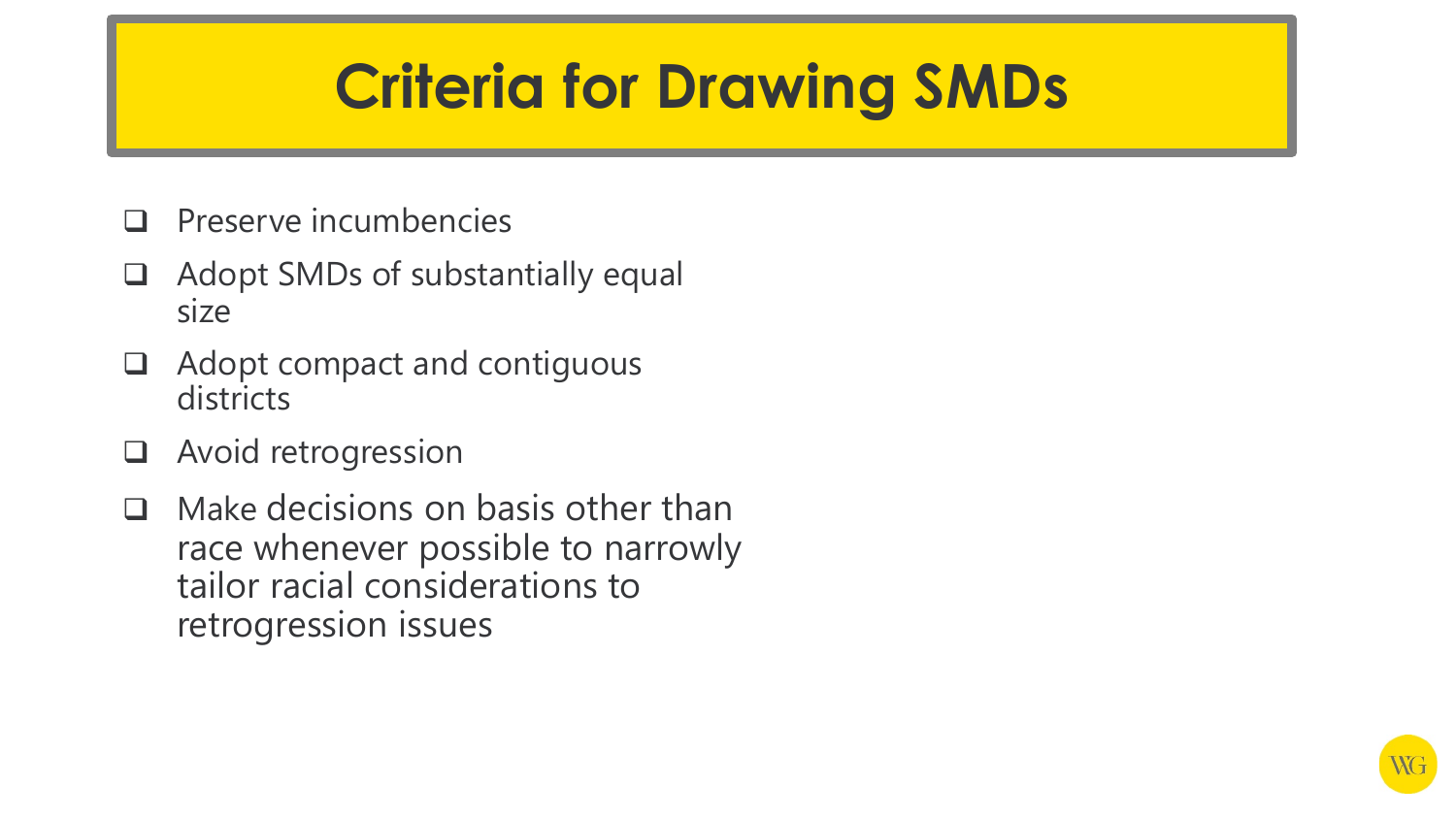#### **More Criteria**

- $\Box$  Use identifiable geographic boundaries for SMD boundaries when possible
- $\Box$  Maintaining communities of interest such as neighborhoods
- $\Box$  Use or account for other political boundaries:
	- § Voting precincts
	- § Polling places
- **Q** Preserve existing SMD boundaries to a degree possible